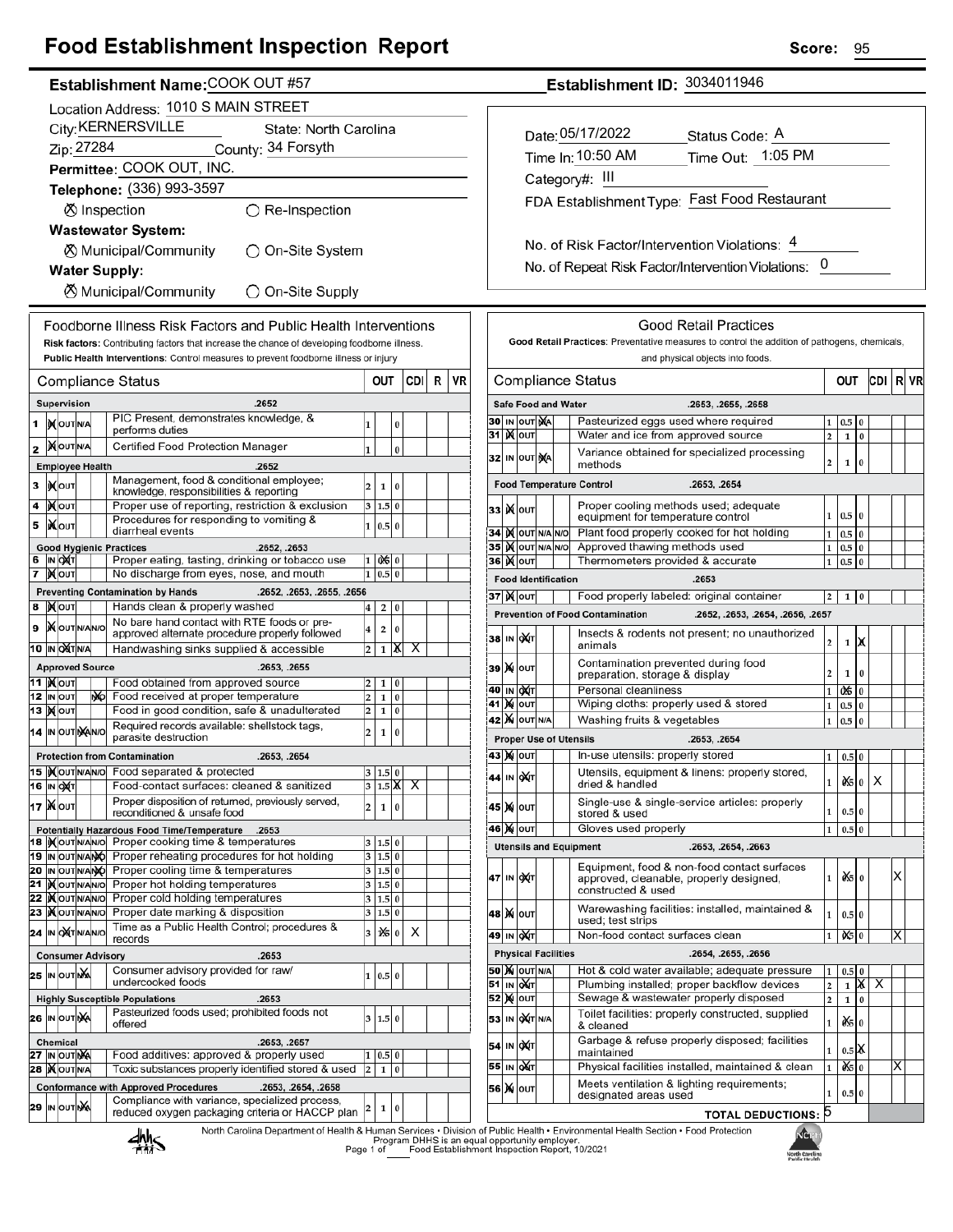# Comment Addendum to Food Establishment Inspection Report

| Establishment Name: COOK OUT #57                                                                                                                         |                                                                     | Establishment ID: 3034011946                |                      |  |  |  |  |  |
|----------------------------------------------------------------------------------------------------------------------------------------------------------|---------------------------------------------------------------------|---------------------------------------------|----------------------|--|--|--|--|--|
| Location Address: 1010 S MAIN STREET<br>City: KERNERSVILLE                                                                                               | □Re-Inspection<br>X Inspection<br> X <br>Comment Addendum Attached? | Date: 05/17/2022<br>Status Code: A          |                      |  |  |  |  |  |
| County: 34 Forsyth<br>Zip: 27284                                                                                                                         |                                                                     | Water sample taken? $\Box$ Yes $\Box$ No    | Category $#$ : $   $ |  |  |  |  |  |
| Wastewater System: X Municipal/Community   On-Site System<br>Water Supply:<br><b>x</b> Municipal/Community □ On-Site System<br>Permittee: COOK OUT, INC. |                                                                     | Email 1:wrobertson@40shakes.com<br>Email 2: |                      |  |  |  |  |  |
| Telephone: (336) 993-3597                                                                                                                                |                                                                     | Email $3:$                                  |                      |  |  |  |  |  |
| Temperature Observations                                                                                                                                 |                                                                     |                                             |                      |  |  |  |  |  |

| Effective January 1, 2019 Cold Holding is now 41 degrees or less<br>Location<br>Item<br>Location<br>Temp Item<br>Temp Item<br>Location<br>Temp |                         |     |  |  |  |  |  |  |
|------------------------------------------------------------------------------------------------------------------------------------------------|-------------------------|-----|--|--|--|--|--|--|
| hot water                                                                                                                                      | 3 comp                  | 138 |  |  |  |  |  |  |
| sanitizer Cl                                                                                                                                   | bucket                  | 100 |  |  |  |  |  |  |
| ambient air                                                                                                                                    | walk in cooler          | 36  |  |  |  |  |  |  |
| BBQ                                                                                                                                            | walk in cooler          | 39  |  |  |  |  |  |  |
| chicken tenders                                                                                                                                | hot holding             | 160 |  |  |  |  |  |  |
| fries                                                                                                                                          | hot holding             | 155 |  |  |  |  |  |  |
| <b>BBQ</b>                                                                                                                                     | hot holding steam table | 167 |  |  |  |  |  |  |
| cheese                                                                                                                                         | hot holding steam table | 166 |  |  |  |  |  |  |
| chili                                                                                                                                          | hot holding steam table | 167 |  |  |  |  |  |  |
| chicken                                                                                                                                        | hot holding flat top    | 160 |  |  |  |  |  |  |
| chicken                                                                                                                                        | final cook              | 180 |  |  |  |  |  |  |
| hamburger                                                                                                                                      | final cook              | 168 |  |  |  |  |  |  |
| raw hamburger                                                                                                                                  | drawer cooler           | 40  |  |  |  |  |  |  |
| <b>CFPM William</b><br>Robertson                                                                                                               | 04/26/2027              | 0   |  |  |  |  |  |  |
|                                                                                                                                                |                         |     |  |  |  |  |  |  |

| Person in Charge (Print & Sign): William                                                                                                                                                                                                                                                                            | First | Last<br>Robertson |                             |  |  |  |  |  |
|---------------------------------------------------------------------------------------------------------------------------------------------------------------------------------------------------------------------------------------------------------------------------------------------------------------------|-------|-------------------|-----------------------------|--|--|--|--|--|
| Regulatory Authority (Print & Sign): John                                                                                                                                                                                                                                                                           | First | Last<br>Dunigan   |                             |  |  |  |  |  |
| REHS ID: 3072 - Dunigan, John                                                                                                                                                                                                                                                                                       |       |                   | Verification Required Date: |  |  |  |  |  |
| REHS Contact Phone Number: (336) 703-3128<br>North Carolina Department of Health & Human Services<br><b>Environmental Health Section</b><br>● Food Protection Program<br>• Division of Public Health<br>熱<br>DHHS is an equal opportunity employer.<br>Food Establishment Inspection Report, 10/2021<br>Page 1 of _ |       |                   |                             |  |  |  |  |  |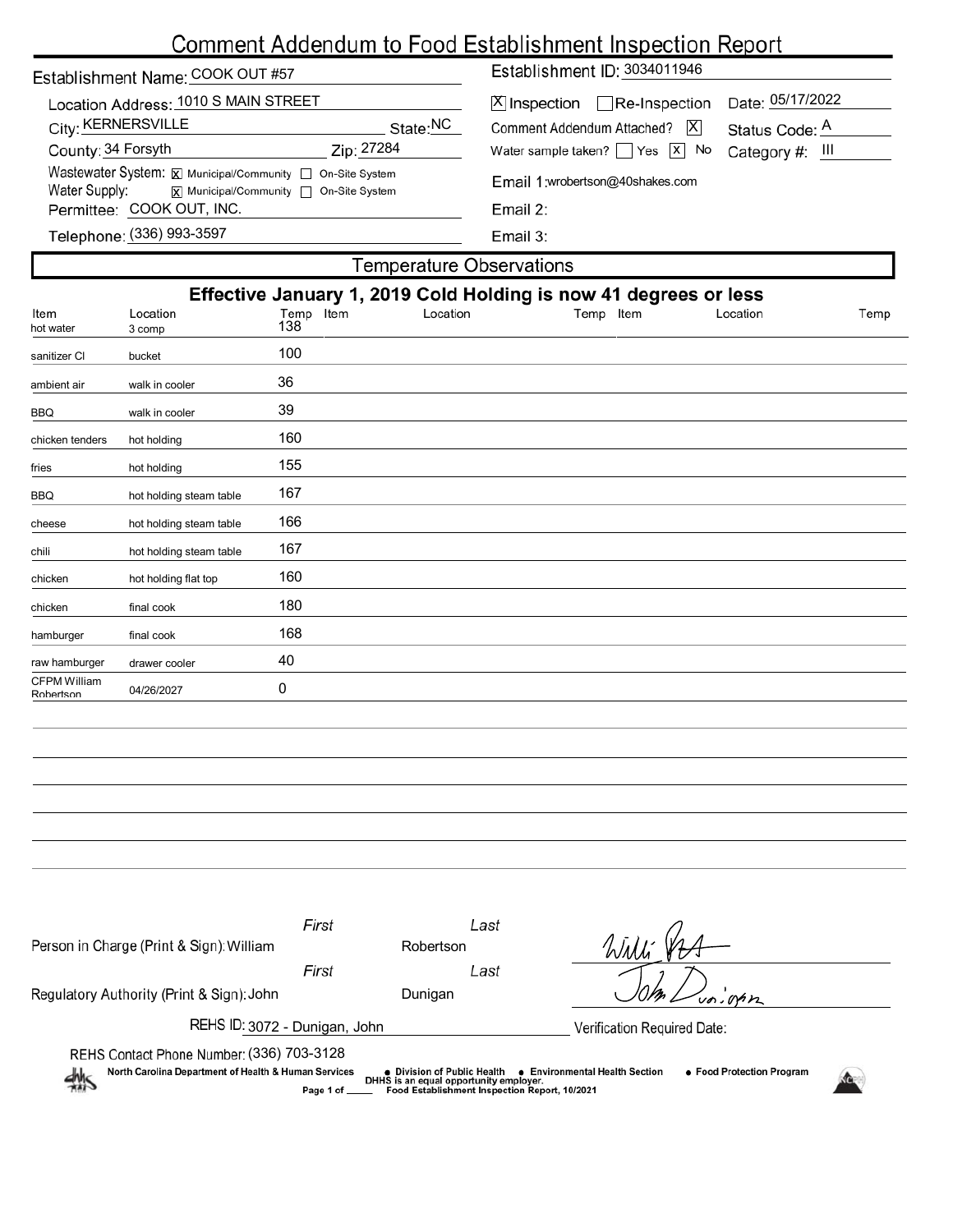#### **Establishment Name:** COOK OUT #57 **Establishment ID:** 3034011946

**Date:** 05/17/2022 **Time In:** 10:50 AM **Time Out:** 1:05 PM

#### **Observations and Corrective Actions**

Violations cited in this report must be corrected within the time frames below, or as stated in sections 8-405.11 of the food code.

- 6 2-401.11 Eating, Drinking, or Using Tobacco (C) One food employee was eating in the back of the kitchen above the prep table and make unit. An employee shall eat, drink, or use any form of tobacco only in designated areas where the contamination of exposed food; clean equipment, utensils, and linens; unwrapped single-service and single-use articles ; or other items needing protection can not result.
- 10 6-301.11 Handwashing Cleanser, Availability (Pf) The handwashing sink at the front near the ice-cream machine did not have soap. Each handwashing sink or group of adjacent handwashing sink shall be provided with soap. CDI: Person in charge added soap to the front handwashing sink.
- 16 4-601.11(A) Equipment, Food-Contact Surfaces, Nonfood-Contact Surfaces, and Utensils (Pf) Several dishes stored clean had visible sticker residue and were not clean to sight or touch. One spatula was stored clean with visible food residue. Equipment, Food-Contact Surfaces and Utensils shall be clean to sight and touch. CDI: Dishes moved to the 3 comp to be rewashed.
- 24 3-501.19 Time as a Public Health Control (Pf) The sliced cheese, lettuce, diced chicken, and sliced tomatoes in the make unit had no markings that indicated when the items were taken from the walk in cooler to the make unit. If time without temperature control is used as the public health control for a working supply of Time / Temperature Control for Safety Food before cooking, or for ready to eat Time / Temperature Control for Safety Food that is displayed or held for sale or service. The food shall be marked or otherwise identified to indicate the time that is 4 hours past the point in time when the food is removed from temperature control. CDI: The Person in charge stated that the items were put out on the make unit line at 10:30 am. The time was added to the outside of the containers.
- 38 6-501.111 Controlling Pests (C) Several flies were present during the inspection. The premises shall be maintained free of insects, rodents, and other pests. The presence of insects, rodents, and other pests shall be controlled to eliminate their presence on the premises.
- 40 2-402.11 Effectiveness -Hair Restraints (C) Three food employee working with food not wearing any kind of hair coverings. Food employees shall wear hair restraints such as hats, hair coverings, or nets to effectively keep their hair from contacting exposed food clean equipment, utensils, and linens; and unwrapped single-service and single-use articles.

2-303.11 Prohibition - Jewelry (C) Two food employee was wearing a bracelet and working with food. Except for a plain ring such as a wedding band, while preparing food, food employees may not wear jewelry including medical information jewelry on their arms and hands.

- 44 4-901.11 Equipment and Utensils, Air-Drying Required (C) REPEAT. Two stacks of small plastic quarter pans were stacked wet. Two stack of large plastic full pans were stacked in each other wet. After cleaning and sanitizing, Equipment and Utensils shall be air-dried. CDI: Person in charge rearranged pans to air dry.
- 47 4-501.11 Good Repair and Proper Adjustment Equipment (C) REPEAT. The front panel on the flat top grill is broken. Equipment shall be maintained in good repair.
- 49 4-601.11 (B) and (C) Equipment, Food-Contact Surfaces, Nonfood Contact Surfaces, and Utensils (C) REPEAT. Cleaning needed on the gaskets of the walk in cooler and walk in freezer. Cleaning needed on the flat top grill. Cleaning needed on the back of the make units. Nonfood Contact Surfaces of Equipment shall be kept free of an accumulation of dust, dirt, food residue, and other debris.
- 51 5-202.14 Backflow Prevention Device, Design Standard (P) Backflow prevention devices is needed at the spray hose at the mop sink, as currently an on and off sprayer is installed on the end of the hose. An vacuum breaker rated for continuous pressure is needed where the hose is attached to the faucet to protect the water supply from potential backsiphonage. A backflow or backsiphonage prevention device installed on a water supply system shall meet American Society of Sanitary Engineering (A.S.S.E.) standards for construction, installation, maintenance, inspection, and testing for that specific application and type of device. Add an vacuum breaker rated for continuous pressure or keep the sprayer off the end of the hose. CDI: The hose was disconnected from the faucet.
- 53 6-501.18 Cleaning of Plumbing Fixtures (C) Cleaning needed on the toilets in both the men and women's toilet rooms. Cleanings needed on all handwashing sinks. Plumbing Fixtures such as handwashing sinks, toilets, and urinals shall be cleaned as often as necessary to keep them clean.
- 54 5-501.111 Area, Enclosures and Receptacles, Good Repair (C) 5-501.111 Area, Enclosures and Receptacles, Good Repair (C) The outside dumpster has rust damage to the bottom. The rust has made a hole. Replace dumpster. Storage areas, enclosures, and receptacles for refuse, recyclables, and returnables shall be maintained in good repair.